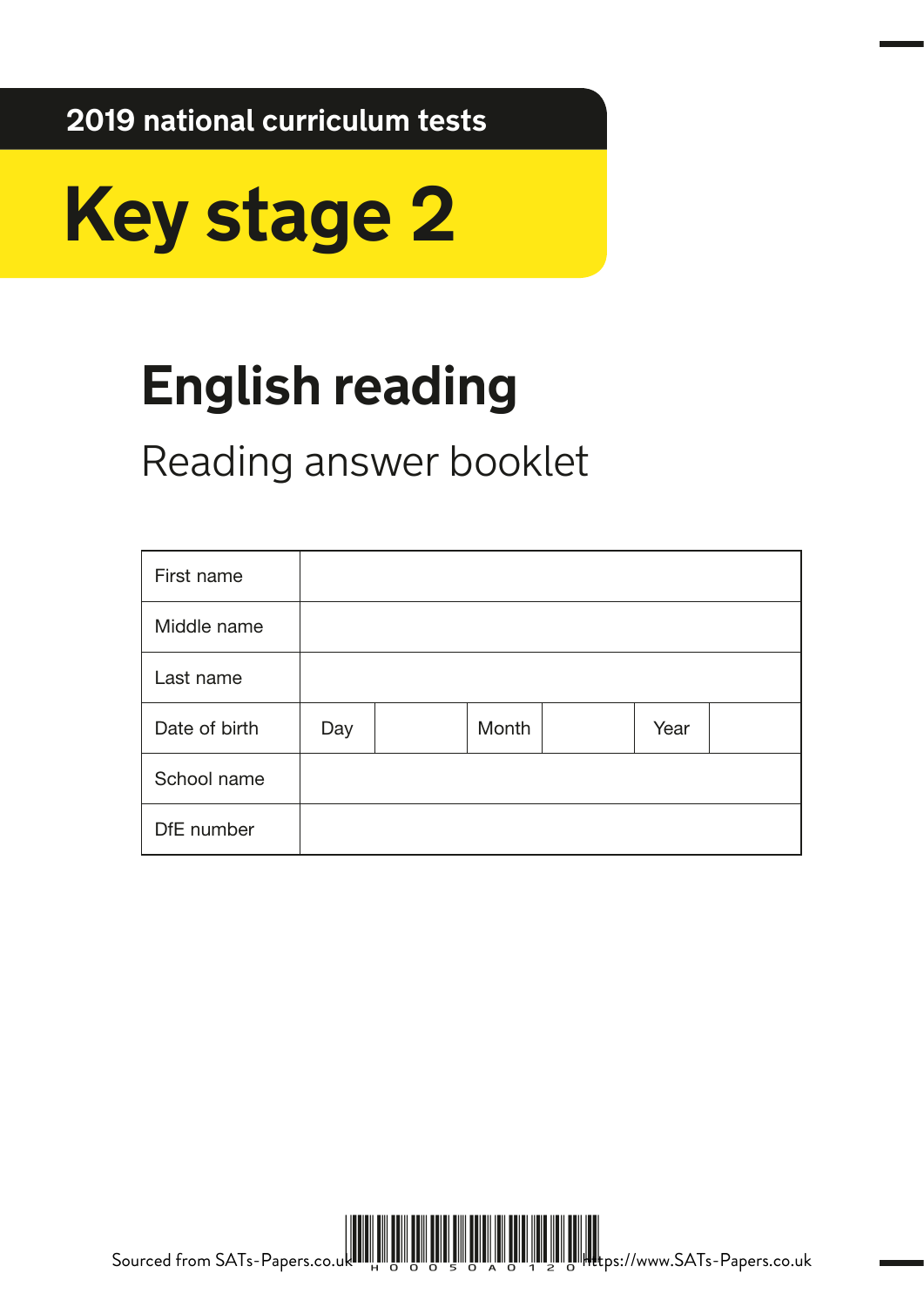### **[BLANK PAGE]**

Please do not write on this page.



Page **2** of **20**  Sourced from SATs-Papers.co.uk H00050A0220 https://www.SATs-Papers.co.uk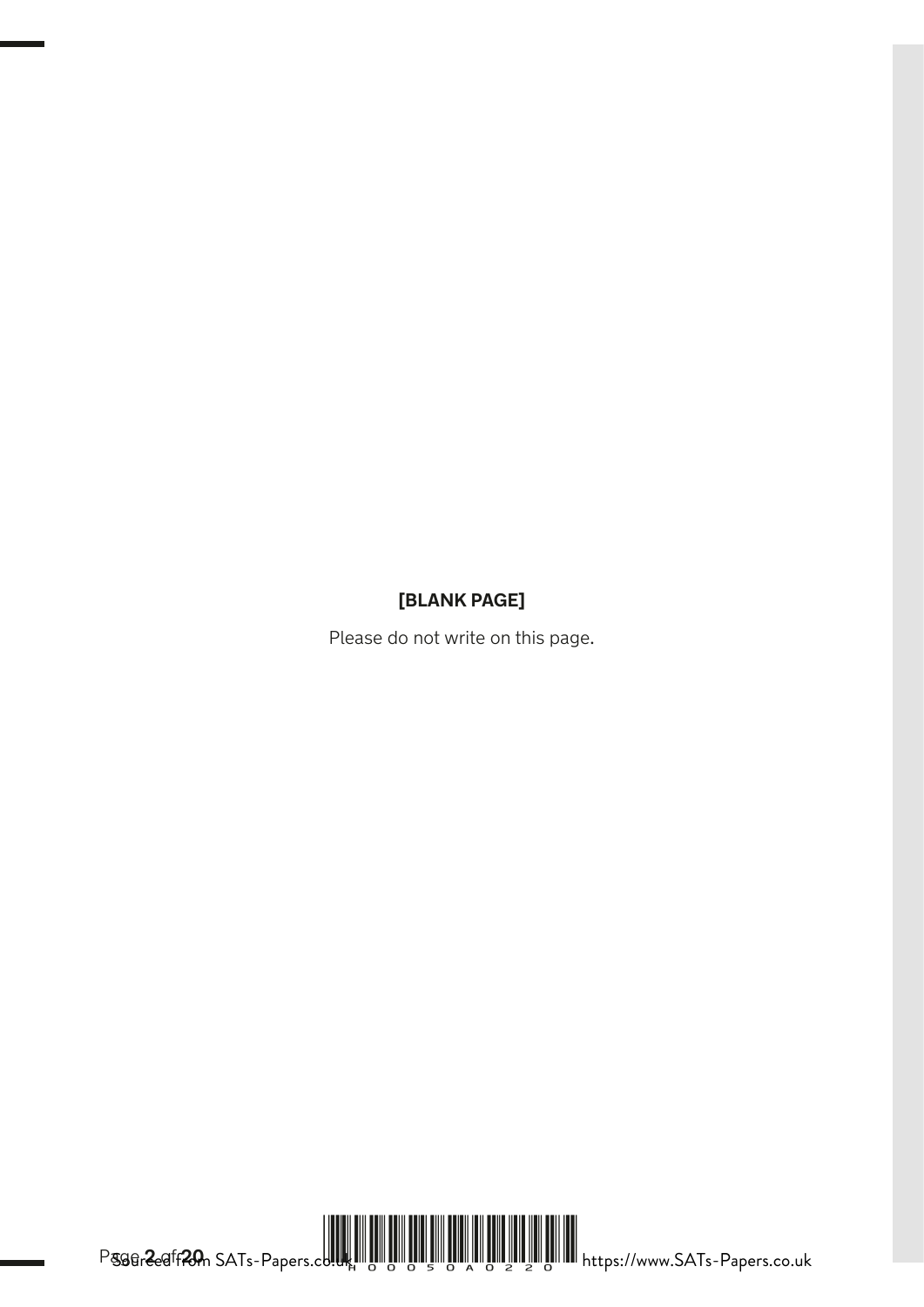# **Instructions**

### Questions and answers

You have one hour to complete this test, answering the questions in the answer booklet. Read one text and answer the questions about that text before moving on to read the next text. There are three texts and three sets of questions.

In this booklet, there are different types of question for you to answer in different ways. The space for your answer shows you what type of answer is needed. Write your answer in the space provided. Do not write over any barcodes.

#### Short answers

Some questions are followed by a short line or box. This shows that you only need to write a word or a few words in your answer.

#### Several line answers

Some questions are followed by a few lines. This gives you space to write more words or a sentence or two.

#### Longer answers

Some questions are followed by more answer lines. This shows that a longer, more detailed answer is needed. You can write in full sentences if you want to.

#### Selected answers

For some questions you do not need to write anything at all and you should tick, draw lines to or circle your answer. Read the instructions carefully so that you know how to answer the question.

### **Marks**

The number under each line at the side of the page tells you the number of marks available for each question.

As this is a reading test, you must use the information in the texts to help you to answer the questions. When a question includes a page reference, you should refer to the text on that page to help you with your answer.

You have one hour to read the texts in the reading booklet and answer the questions in this booklet.

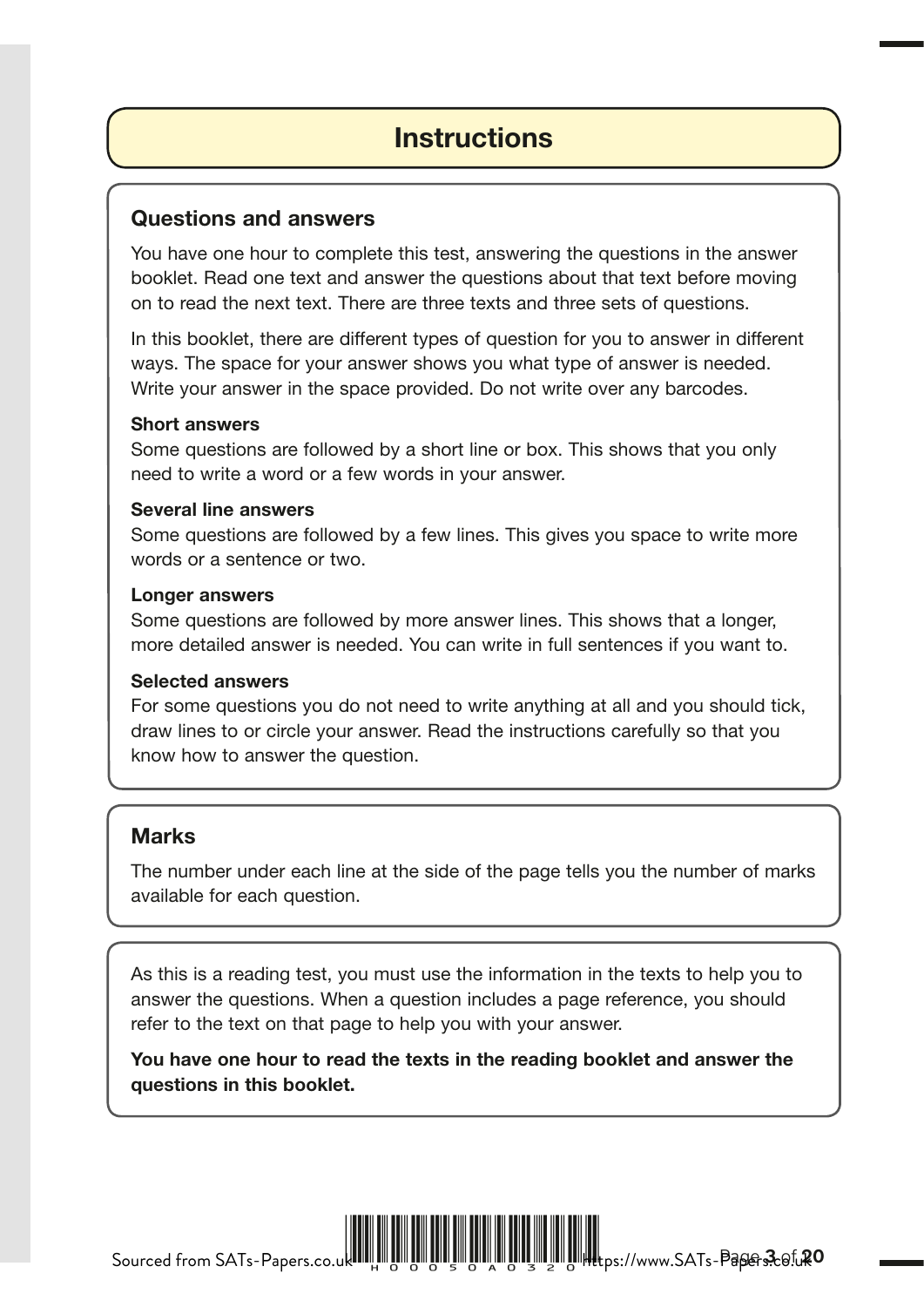## Questions 1–13 are about *The Park* (pages 4–5) **Rowland Billion**

1 What is Ajay doing when the post arrives?

1 mark

**2** How does Joe know that the letter contains bad news **before** his mum tells him what it says?

1 mark

**3** What does the letter in the brown envelope tell Joe's mother?

1 mark



Page **4** of **20**  Sourced from SATs-Papers.co.uk H00050A0420 https://www.SATs-Papers.co.uk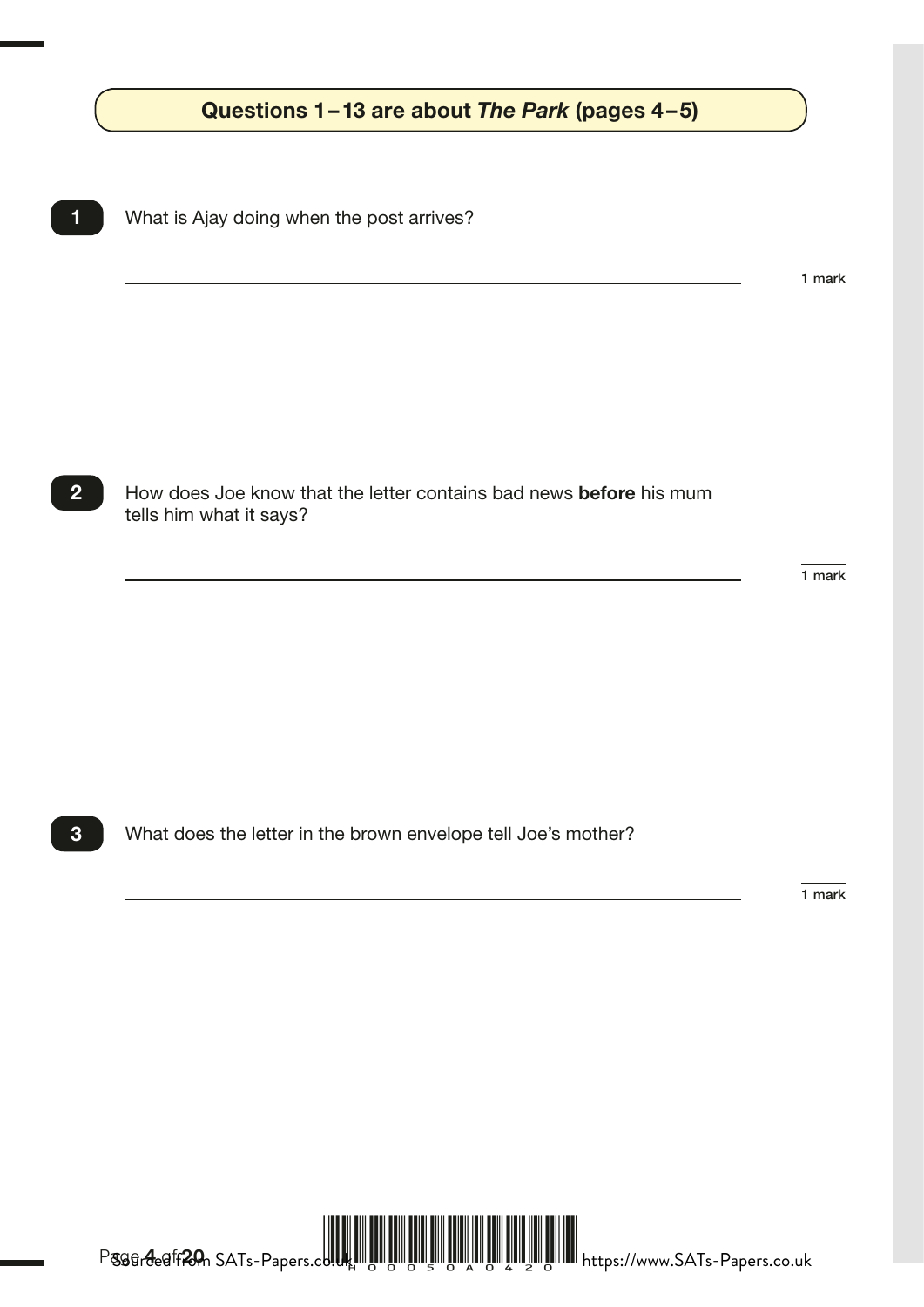#### 4 Look at page 4.

Find and copy one word which shows that Joe is angry.

1 mark

#### 5 **Look at page 4.**

In Ajay's opinion, how do people feel about the park?

1 mark

6 Look at the paragraph beginning: *'You boys best get to school...'* to the end of page 4.

*'But what about...?' Joe started to say.* 

Which words would best complete Joe's question?

|                | Tick one. |        |
|----------------|-----------|--------|
| your breakfast |           |        |
| our games      |           |        |
| your job       |           |        |
| our homework   |           | 1 mark |

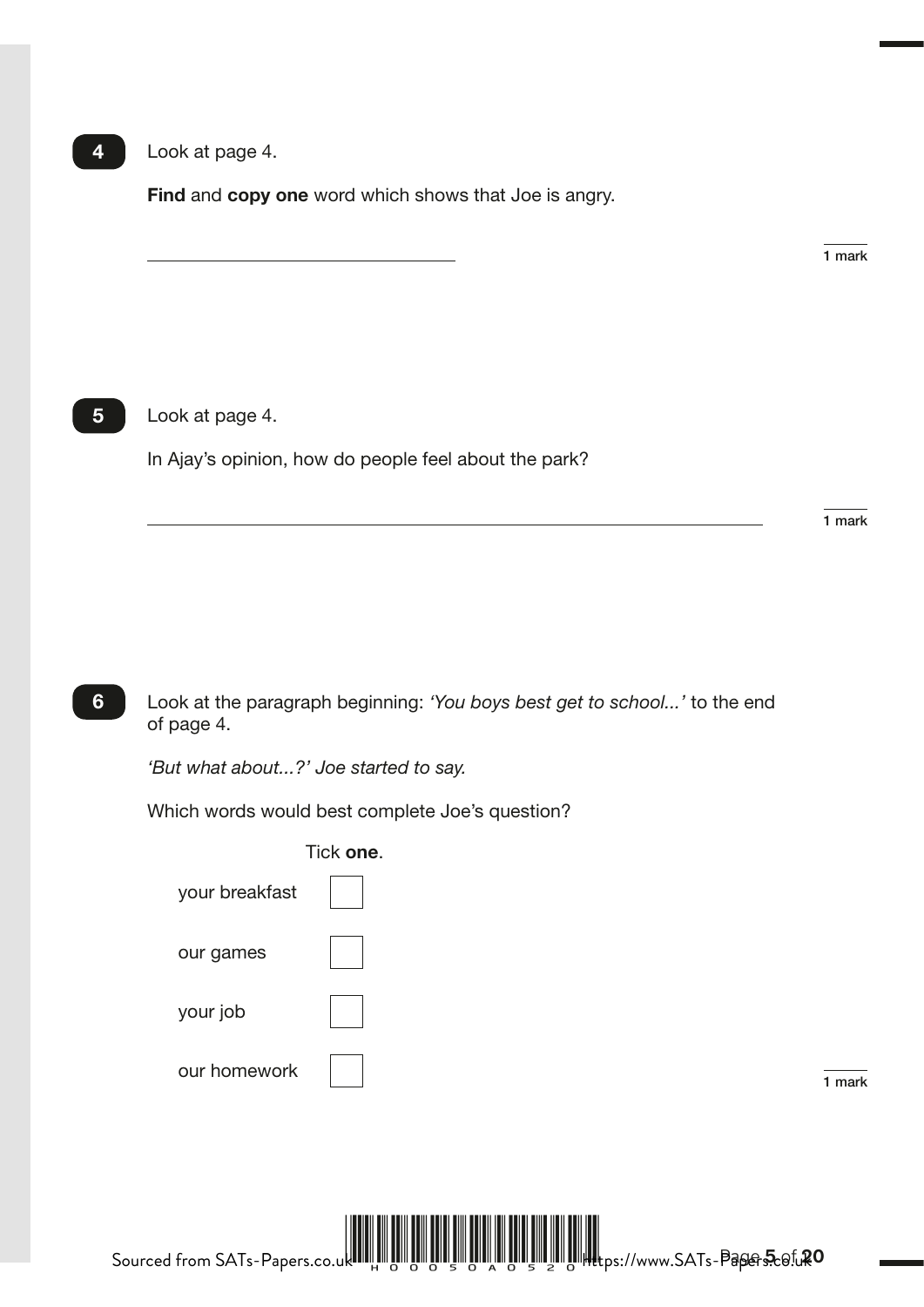**7** What is Joe's mother thinking after she reads the letter?

Tick one thought.



8 *If she was trying to reassure Joe, it wasn't working.* 

What does *reassure* mean in this sentence?

1 mark



Page **6** of **20**  Sourced from SATs-Papers.co.uk H00050A0620 https://www.SATs-Papers.co.uk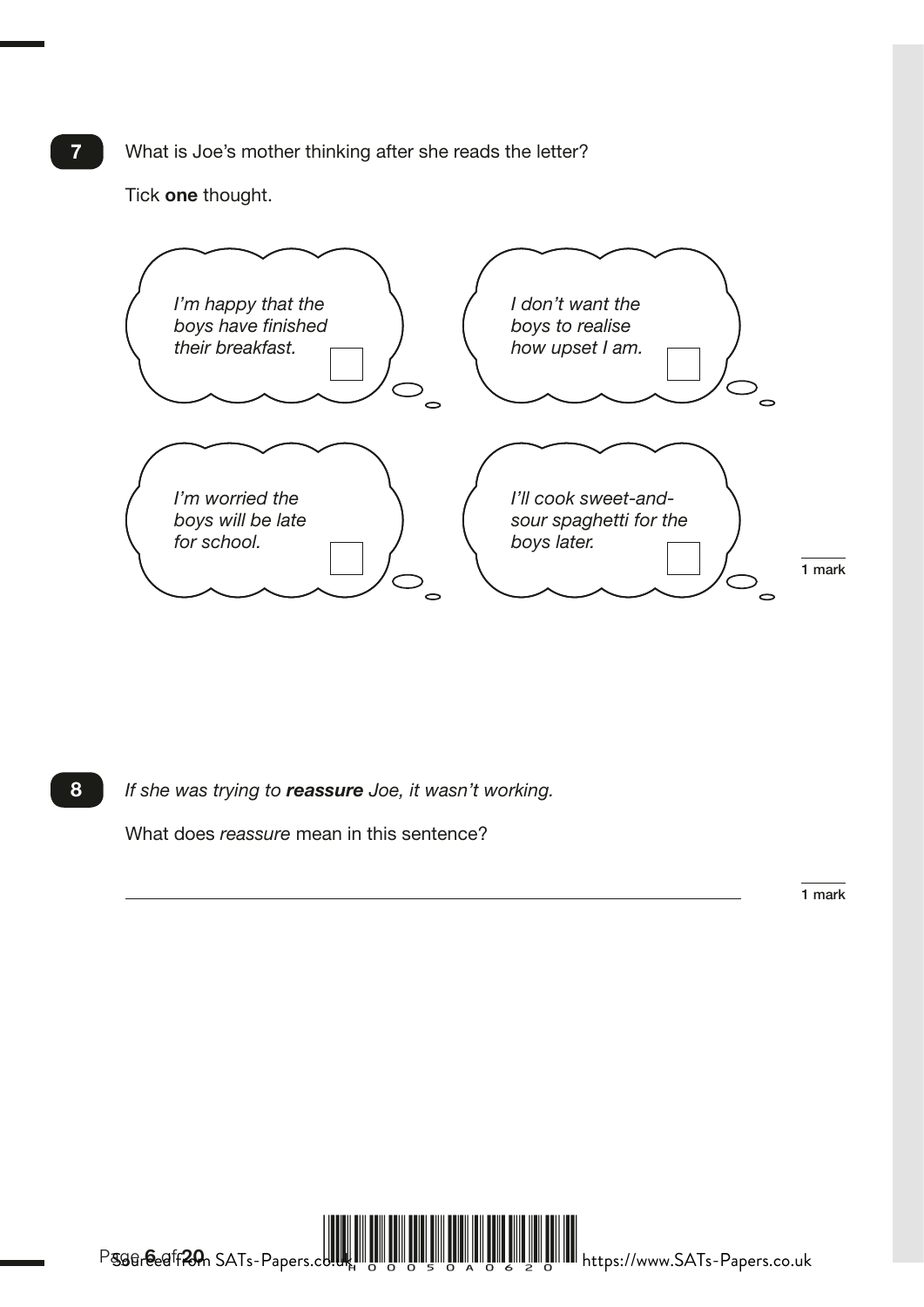9 Look at the paragraph at the top of page 5.

Find and copy one word that shows the boys do not want to leave the house.

1 mark

10 *'Oi!' Ajay yelled, 'what are you doing?'* 

*Joe read the sign: 'Under development.'* 

*'What's going on?' Joe asked. 'Why have you closed the park?'* 

Joe and Ajay react differently to seeing the man hammering in the sign.

How does Joe react?

Tick one.

| He is calmer.          |      |
|------------------------|------|
| He is ruder.           |      |
| He is less interested. |      |
| He is less worried.    | mark |

11 Look at the sign from the story.

Who has produced the sign?

1 mark

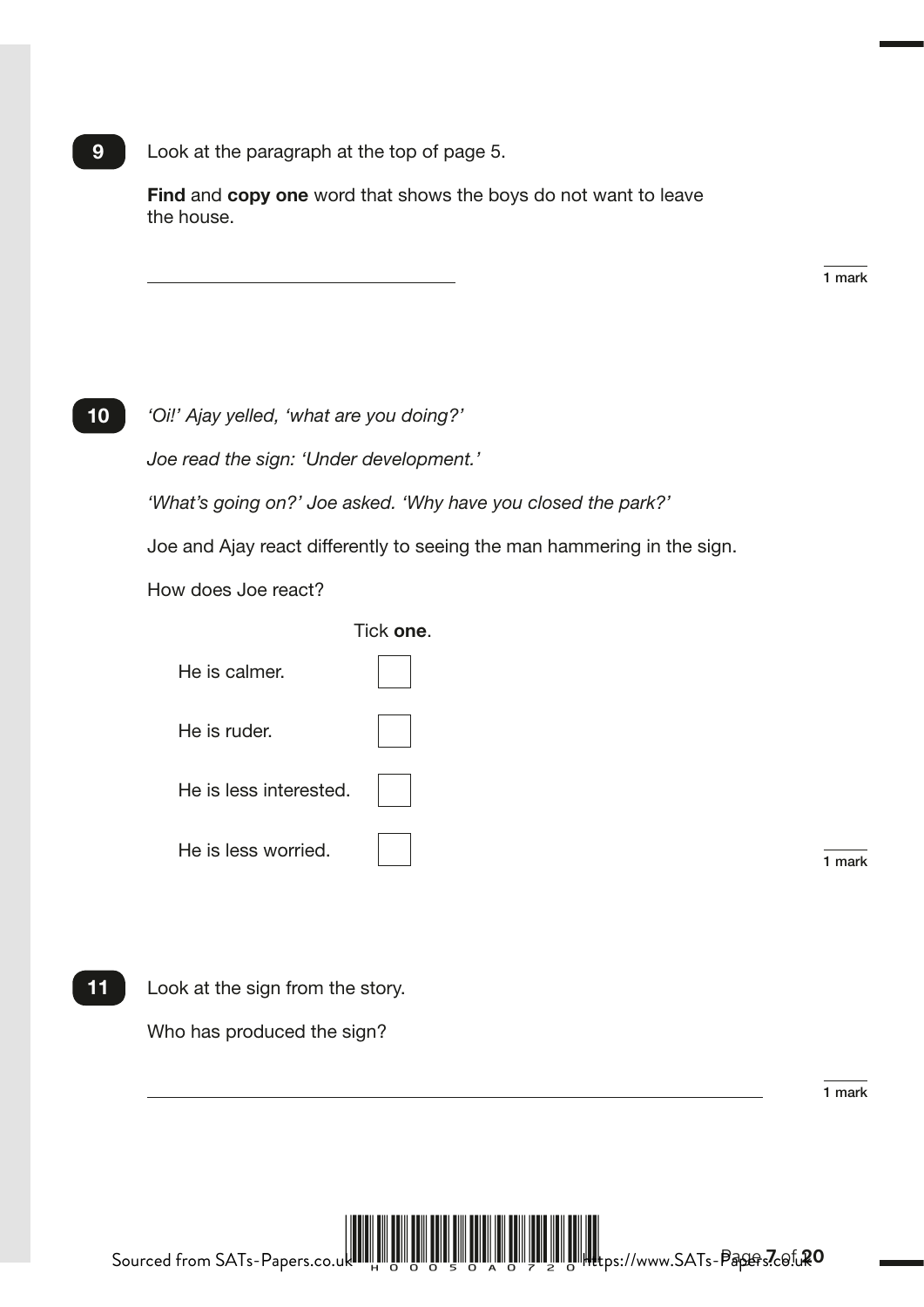12 Look at the paragraph beginning: *Underneath the notice was a…* to the end of page 5.

What is happening inside the park straight after Joe and Ajay have read the sign?

1 mark

13 Using information from the text, tick one box in each row to show whether each statement is true or false.

|                                                             | <b>True</b> | <b>False</b> |
|-------------------------------------------------------------|-------------|--------------|
| The park has been looked after by a<br>park warden.         |             |              |
| The park is going to be replaced<br>with a shopping centre. |             |              |
| Building work in the park will start at<br>the end of July. |             |              |
| The warden had two weeks' notice<br>of the park's closure.  |             |              |

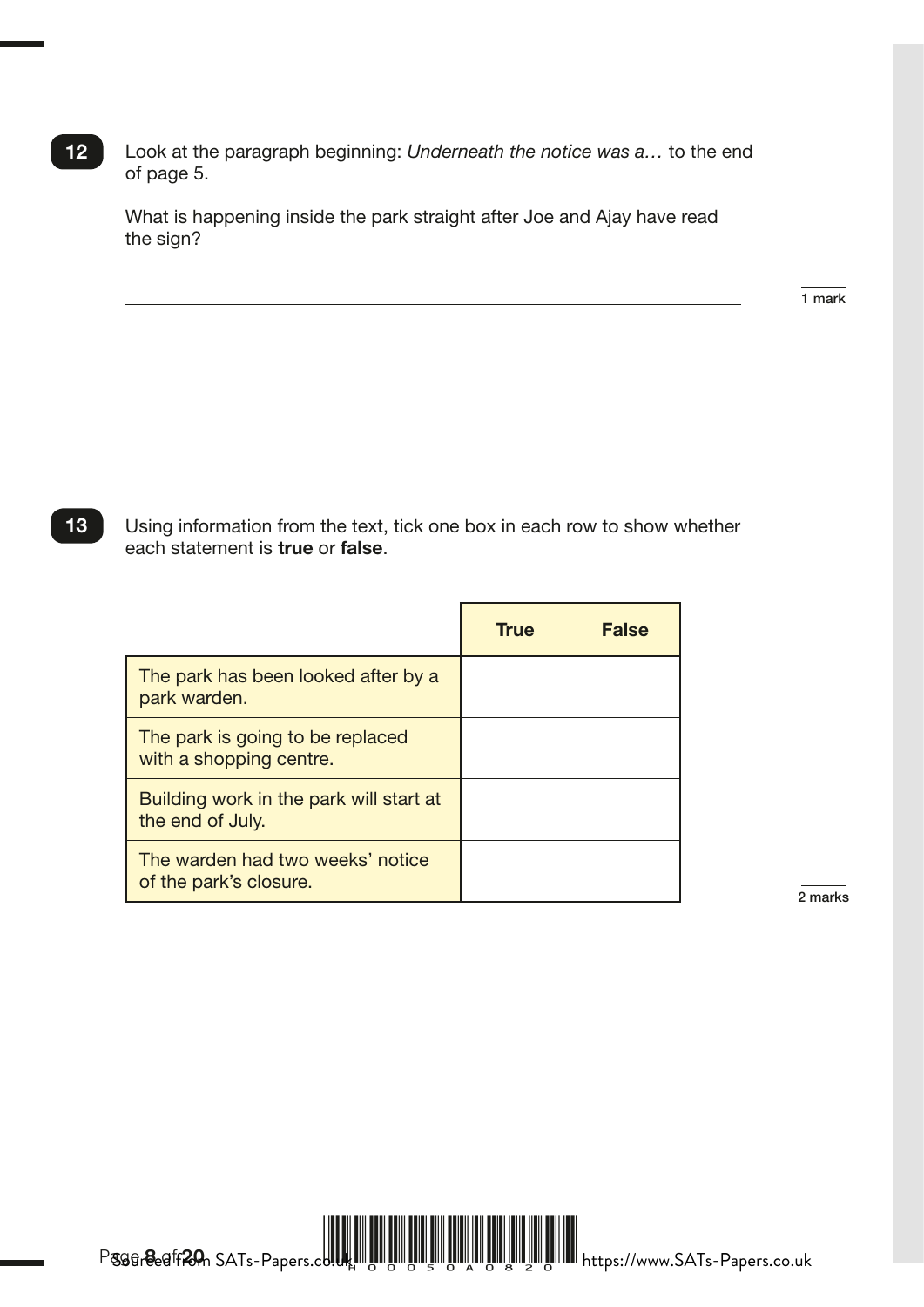### Questions 14–27 are about *Fact Sheet*: *About Bumblebees* (pages 6–7)

14 What is the name of the organisation that produced this fact sheet about bumblebees?

R027560 – 11 October 2018 11:07 AM – Version 1

15 Look at the section headed: *Save our bees*.

Complete the table below with one piece of evidence from the leaflet to support each statement.

|                                                                      | <b>Evidence</b> |
|----------------------------------------------------------------------|-----------------|
| The Bumblebee<br><b>Conservation Trust is</b><br>worried about bees. |                 |
| The leaflet makes<br>readers feel hopeful<br>for bumblebees.         |                 |

2 marks

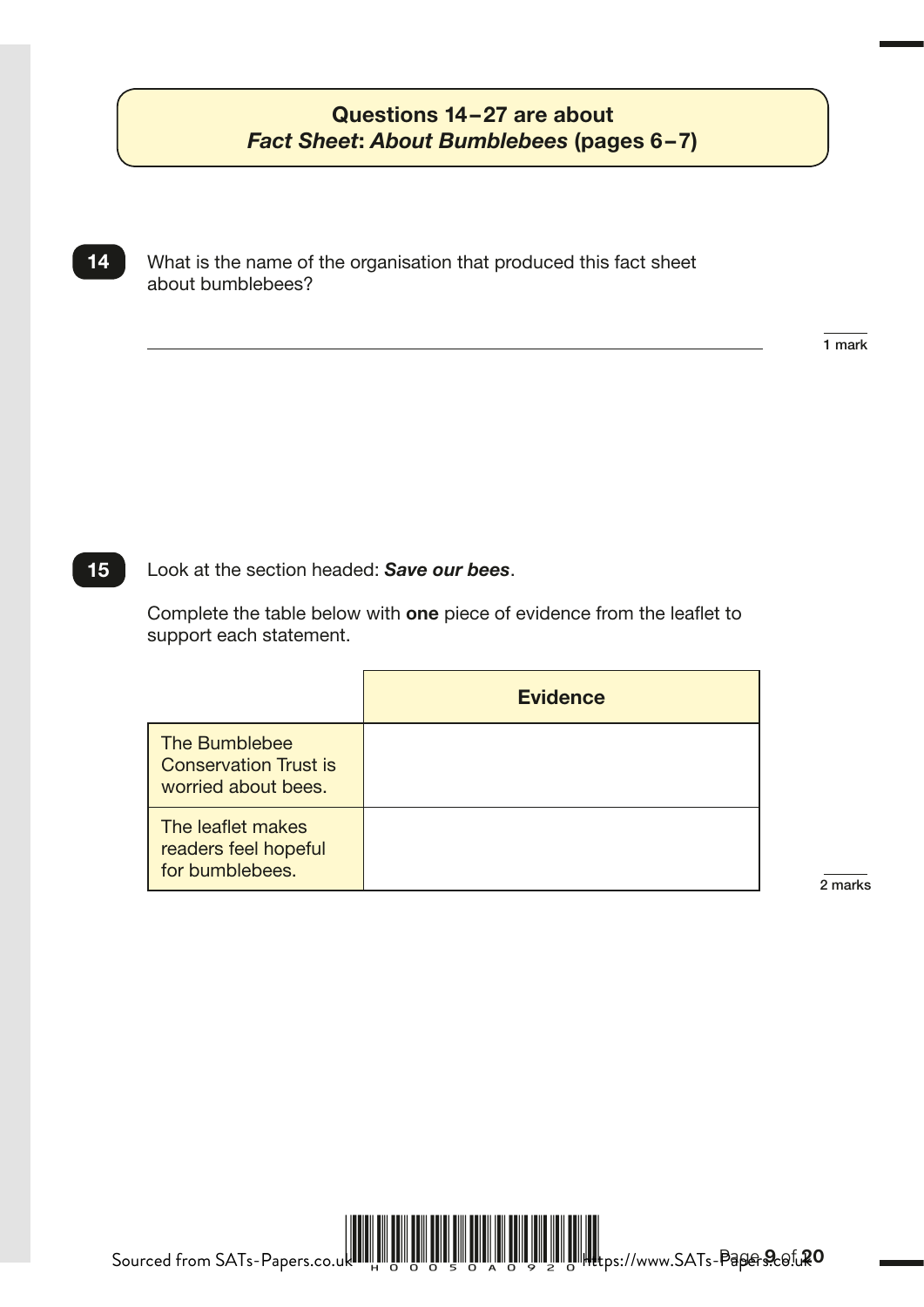16 *In our modern world of paved gardens and intensive farming, our bumblebees find themselves hungry and homeless.* 

This suggests that…

|                                             | Tick one. |        |
|---------------------------------------------|-----------|--------|
| farming has helped bees.                    |           |        |
| paved gardens are attractive.               |           |        |
| bees are good at finding their way.         |           |        |
| bees have only started struggling recently. |           | 1 mark |

17 Look at the section headed: *What's so different about the bumblebee?* The text refers to the bumblebees' *cousins*.

Who are their *cousins*?

1 mark

18 Which section of the leaflet is written to inform readers that they are unlikely to be stung by bumblebees?

Write the name of the section:

1 mark



Page **10** of **20**  KS2 item template version 2.2 (2017) Sourced from SATs-Papers.co.uk H00050A01020 https://www.SATs-Papers.co.uk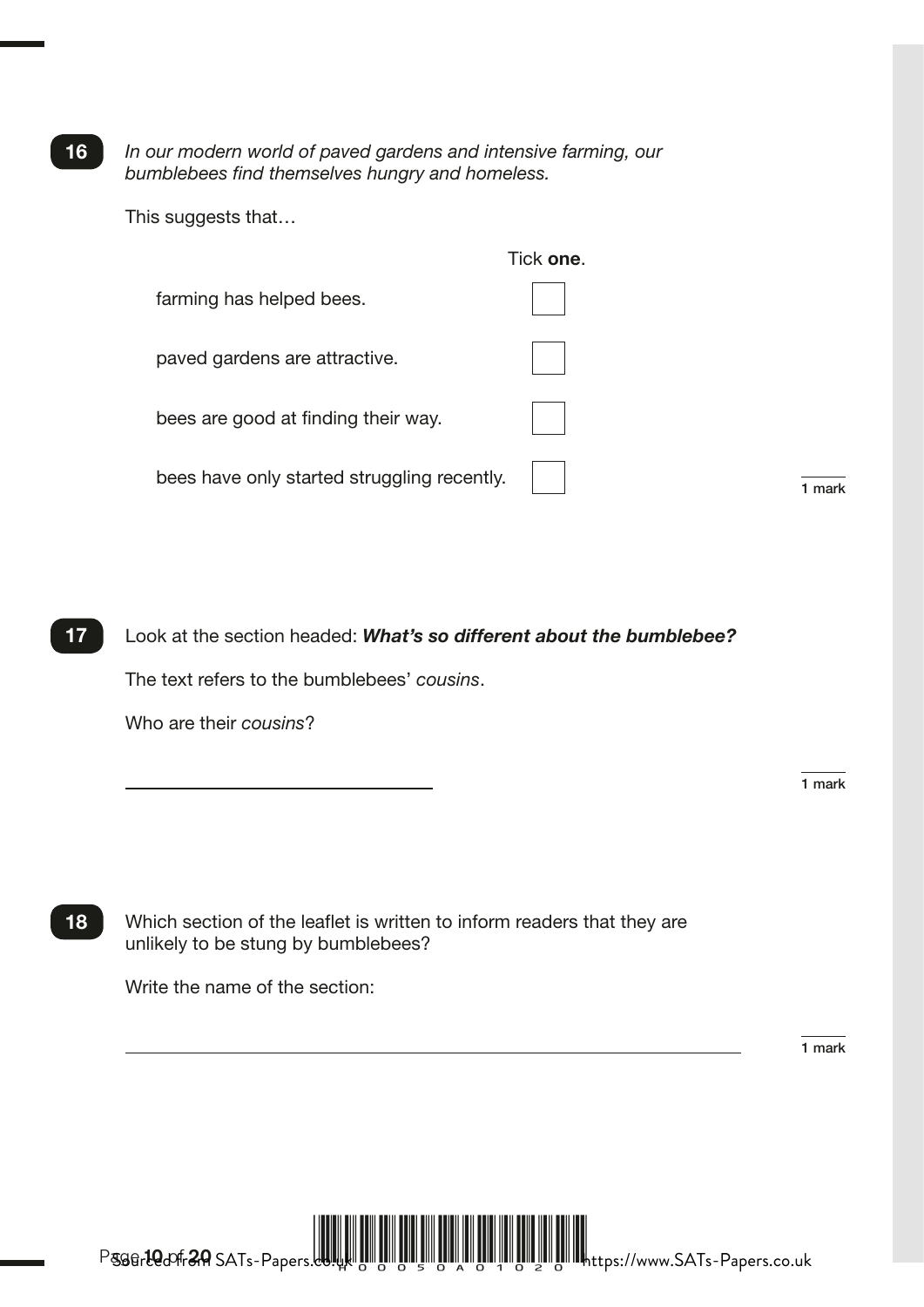19 In what way is *buzz pollination* more useful than other forms of pollination?

 $1$  mark

#### 20 Look at page 7.

Why is it important for bumblebees to leave a smelly scent on some flowers?

|                                       | Tick <b>one</b> . |      |
|---------------------------------------|-------------------|------|
| so that others avoid it               |                   |      |
| because it smells better than nectar  |                   |      |
| so others know it has pollen          |                   |      |
| because bees give flowers their scent |                   | mark |

21 Look at the section headed: *Things you can do to help*.

Find and copy one word that shows how essential flowers are to bees.

1 mark



Page **11** of **20**  Sourced from SATs-Papers.co.uk H00050A01120 https://www.SATs-Papers.co.uk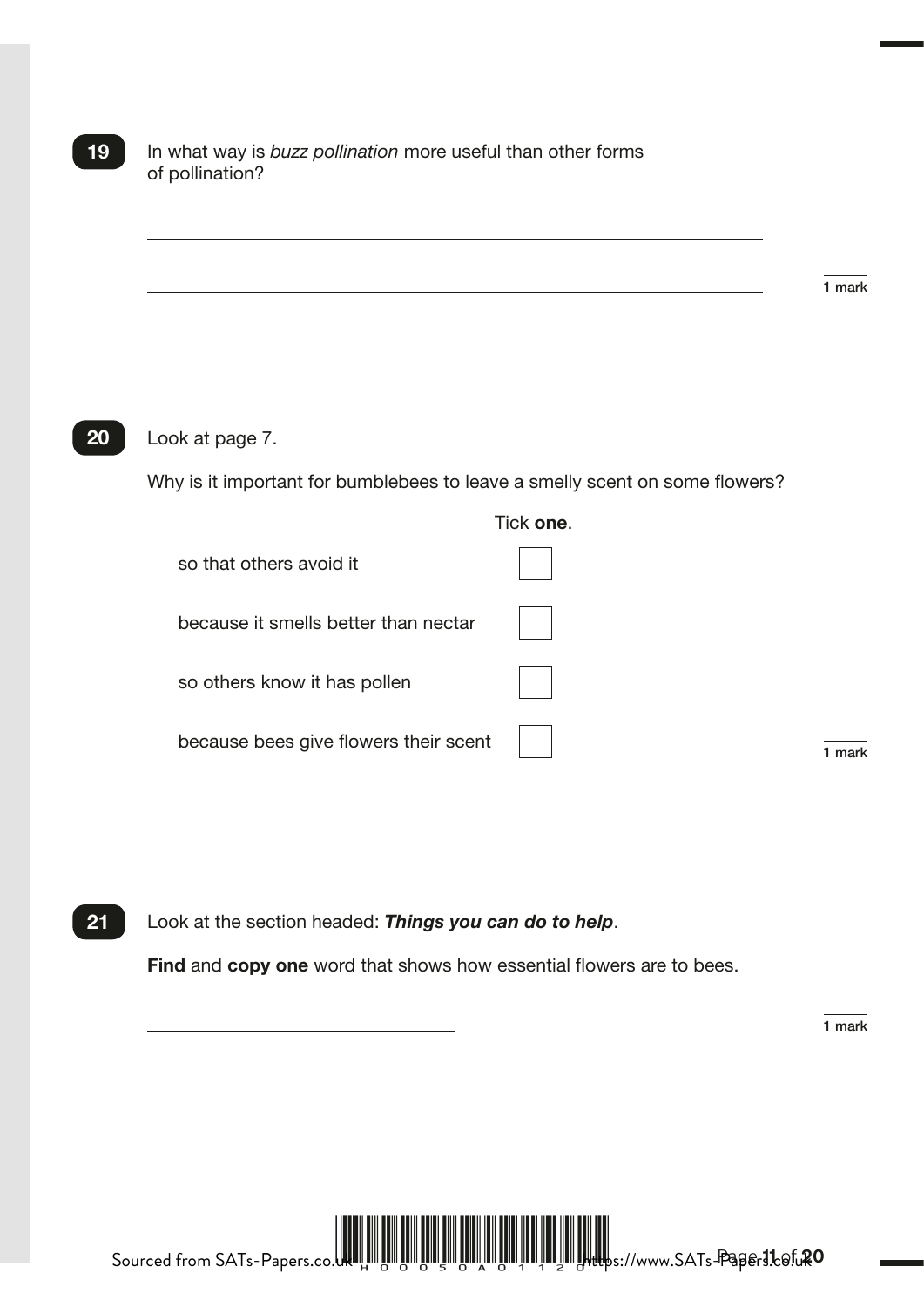22 Look at page 7.

(a) Tick one box in each row to show whether each of the following flowers is bee-friendly or not bee-friendly.

|           | <b>Bee-friendly</b> | <b>Not bee-friendly</b> |
|-----------|---------------------|-------------------------|
| lavender  |                     |                         |
| pansy     |                     |                         |
| herbs     |                     |                         |
| wild rose |                     |                         |

 $1$  mark

(b) Explain why the flowers that are not bee-friendly do not attract bees.

1 mark

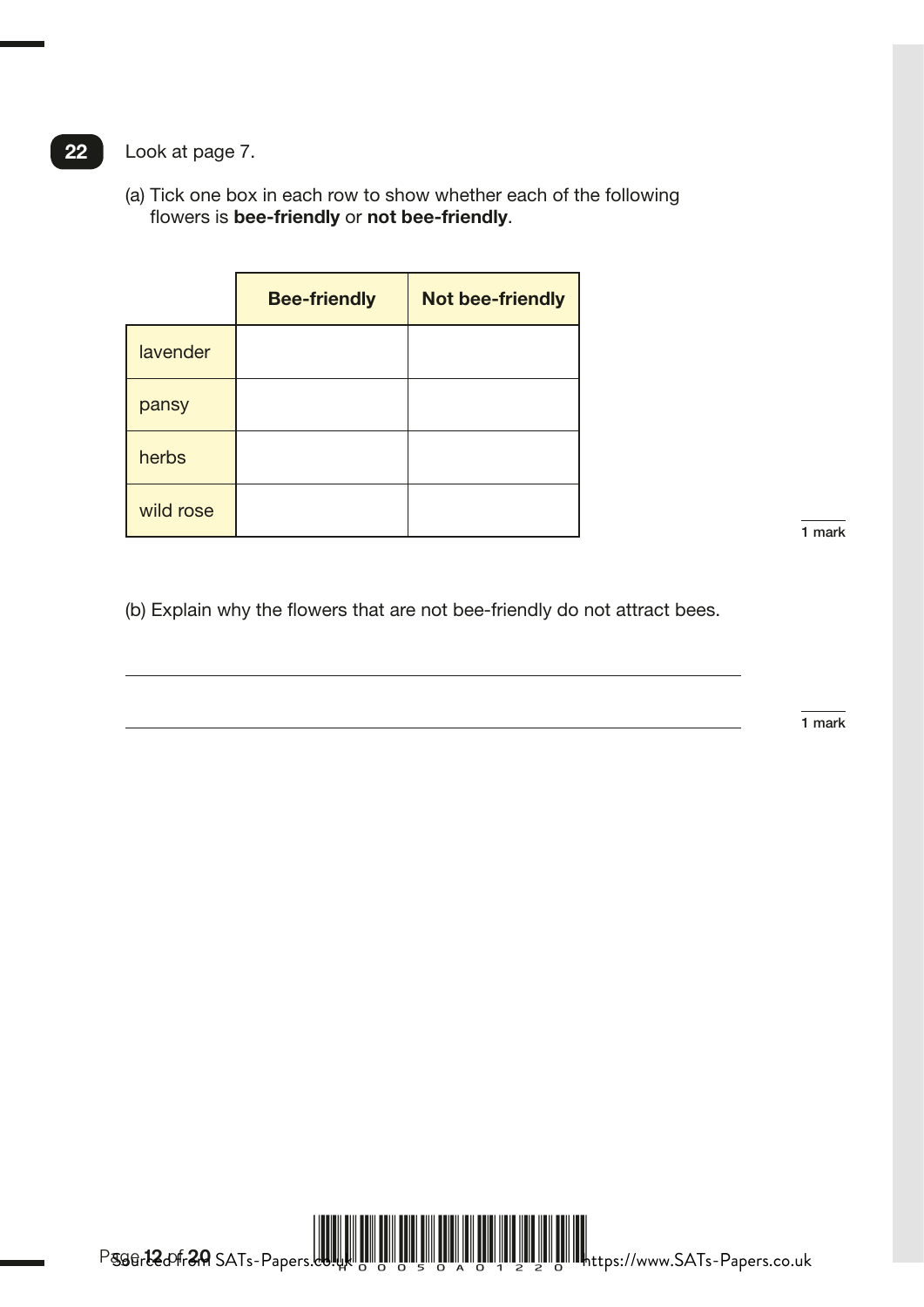#### 23 Look at the section headed: *Energy drink for bees*.

These instructions suggest that the reader…

|                            | Tick one. |      |
|----------------------------|-----------|------|
| enjoys preparing food.     |           |      |
| has lots of energy.        |           |      |
| is willing to handle bees. |           |      |
| is skilled at gardening.   |           | mark |

24 Using information from the text, tick one box in each row to show whether each statement is true or false.

|                                             | <b>True</b> | <b>False</b> |
|---------------------------------------------|-------------|--------------|
| Wasps can be aggressive.                    |             |              |
| Male bumblebees sometimes sting.            |             |              |
| Bumblebees only go outside when it is warm. |             |              |
| You need a big garden to help bumblebees.   |             |              |

2 marks

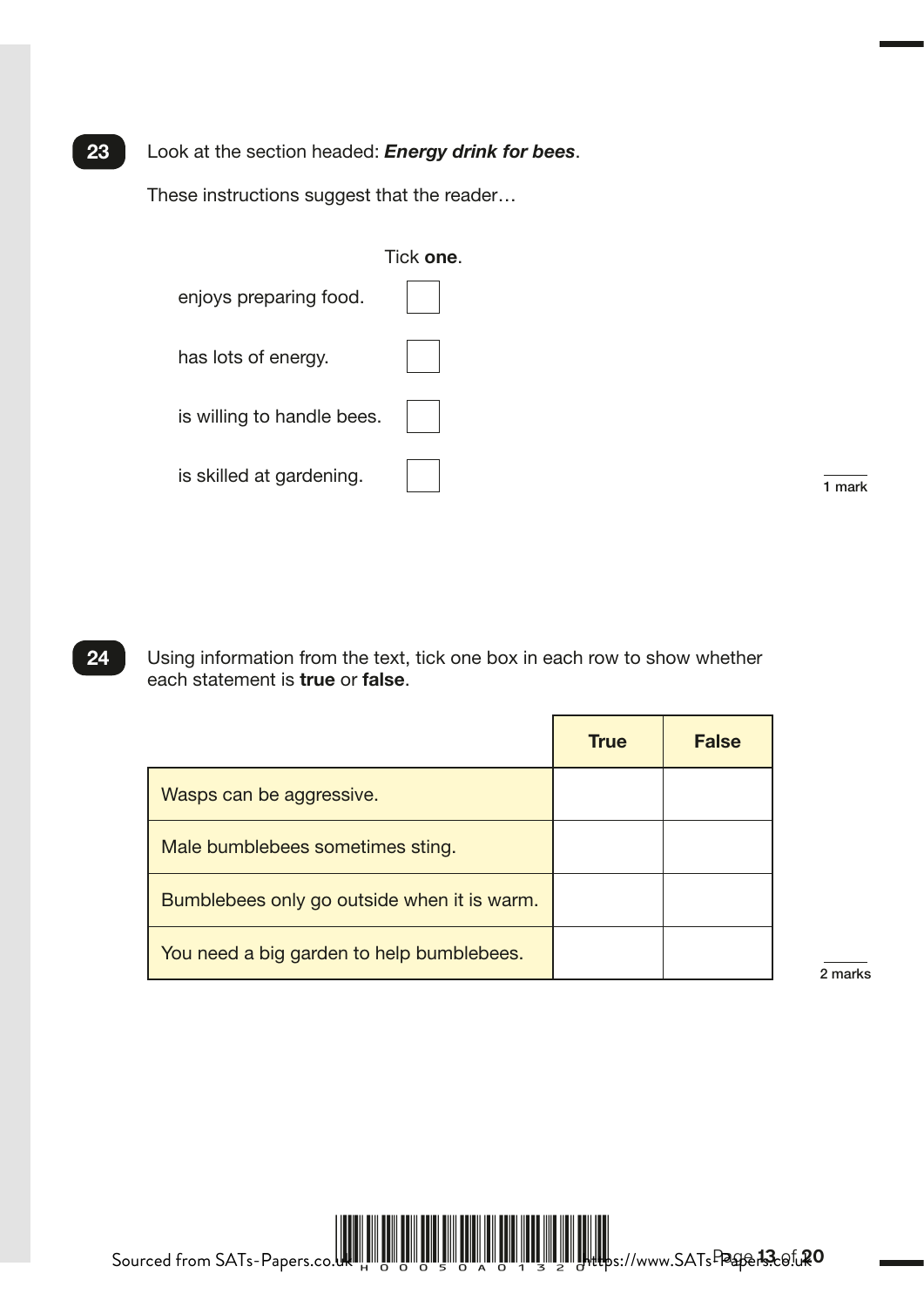#### 25 Look at the whole text.

Complete the table below to show what the text says you can do to help bumblebees.

| <b>Help for all bumblebees</b> | Help for a weak bumblebee |
|--------------------------------|---------------------------|
|                                |                           |
|                                |                           |
| C                              |                           |
|                                |                           |

2 marks

26 Give one example of the use of humour in the fact sheet.

1 mark

27 Bumblebees are very important to the human race.

Give two ways they are important.

| . . |           |
|-----|-----------|
|     |           |
|     |           |
| c   | $2$ marks |
|     |           |



Page **14** of **20**  KS2 item arithmetic template version 2.1 (2017) Sourced from SATs-Papers.co.uk H00050A01420 https://www.SATs-Papers.co.uk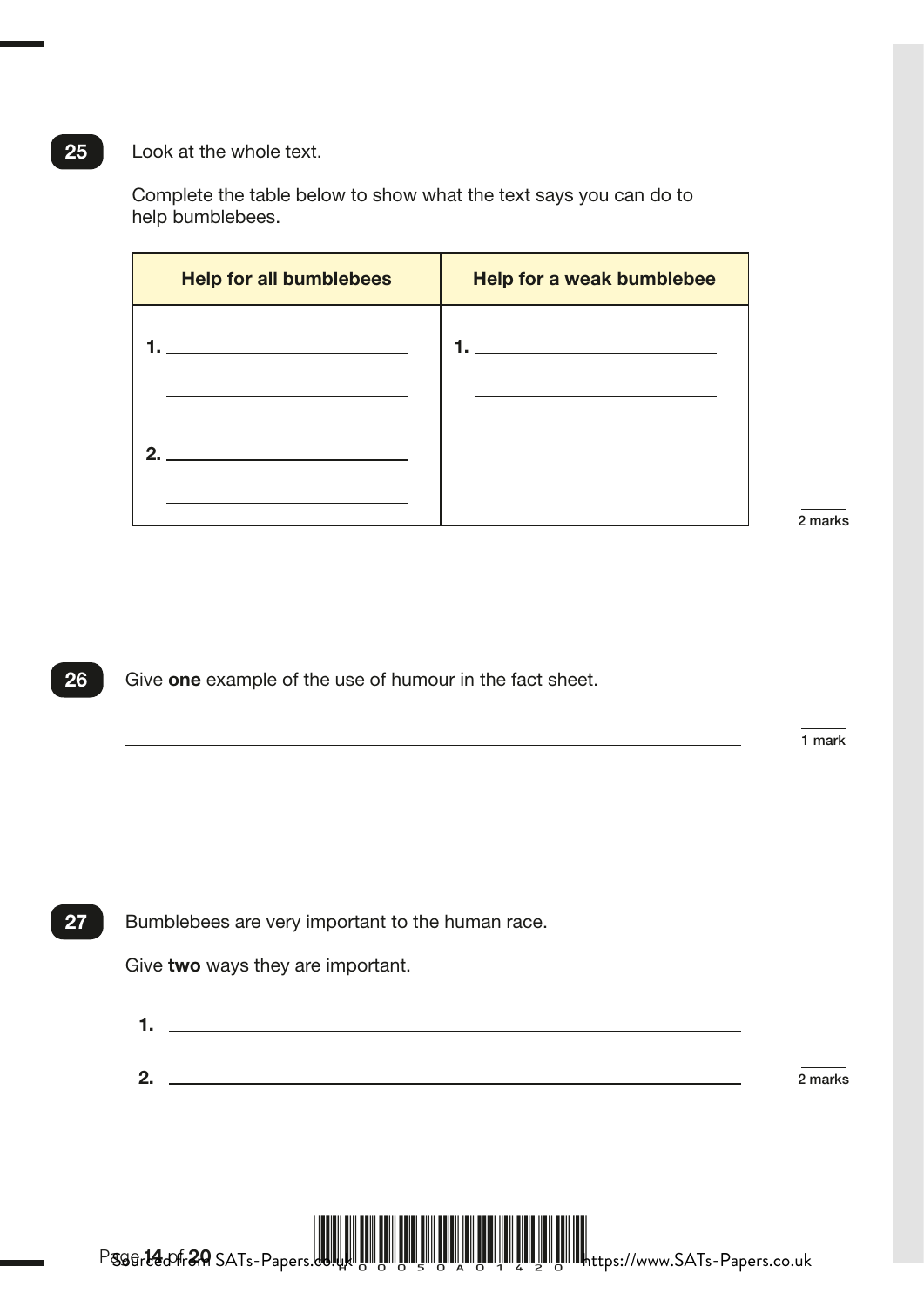# Questions 28–39 are about *Music Box* (pages 8–9)  $\qquad \qquad \int$



29 *She pulled on a pair of her father's old boots, slung his brown coat over her nightdress, and opened the door.* 

The word *slung* suggests that Piper put on the brown coat…

|               | Tick one. |        |
|---------------|-----------|--------|
| carelessly.   |           |        |
| slowly.       |           |        |
| tidily.       |           |        |
| thoughtfully. |           | 1 mark |

1 mark

#### 30 Look at page 8.

Why is the boy *huddled* in the doorway while he waits for Piper to open the door?

1 mark

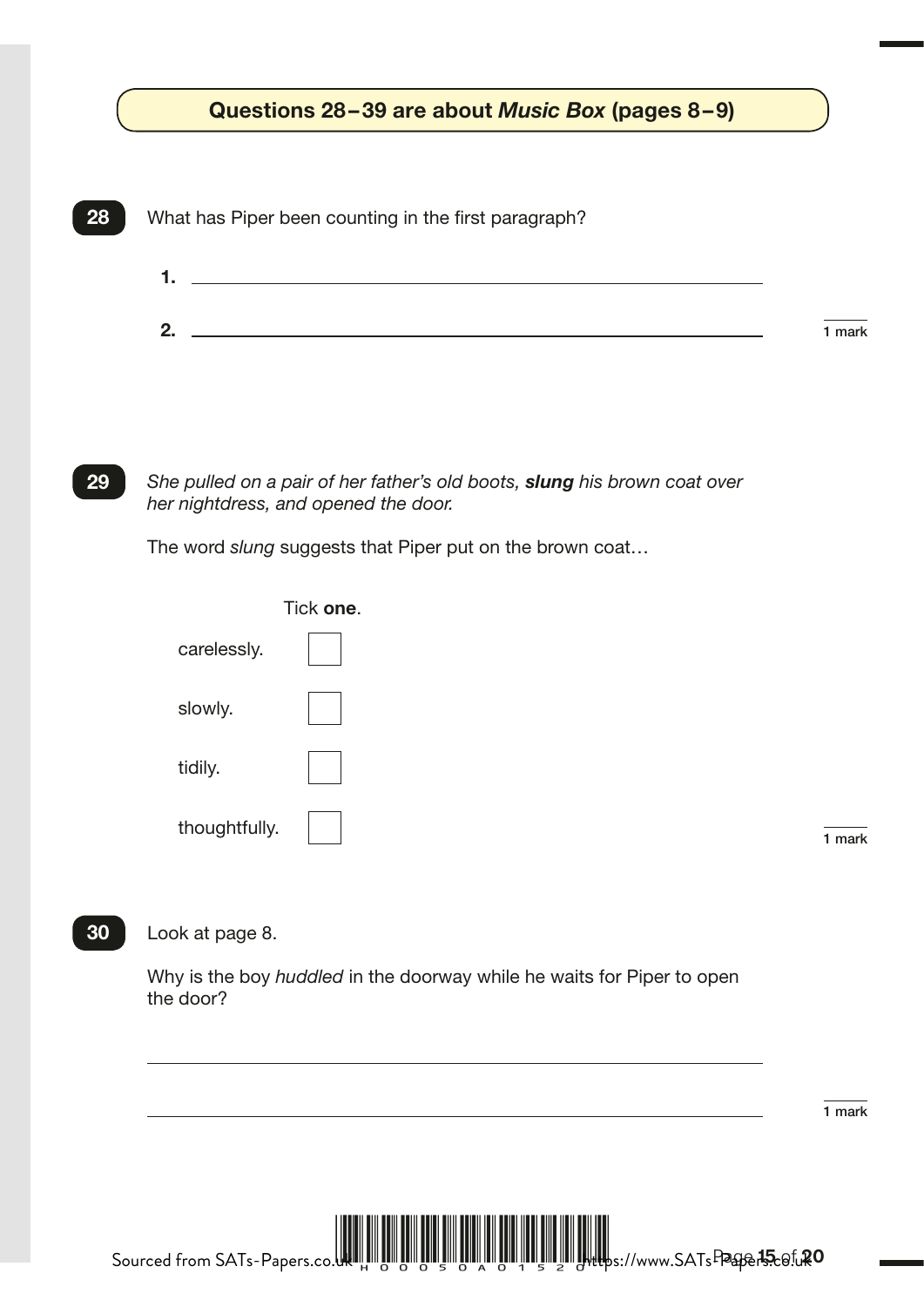### 31 Look at page 9.

Why has Micah come to Piper's house on the night of the storm?

1 mark

### 32 What impressions do you get of Piper's house?

Give two impressions, using evidence from the text to support your answer.

| <b>Impression</b> | <b>Evidence</b> |
|-------------------|-----------------|
|                   |                 |
|                   |                 |
|                   |                 |
|                   |                 |
|                   |                 |
|                   |                 |
|                   |                 |
|                   |                 |

3 marks

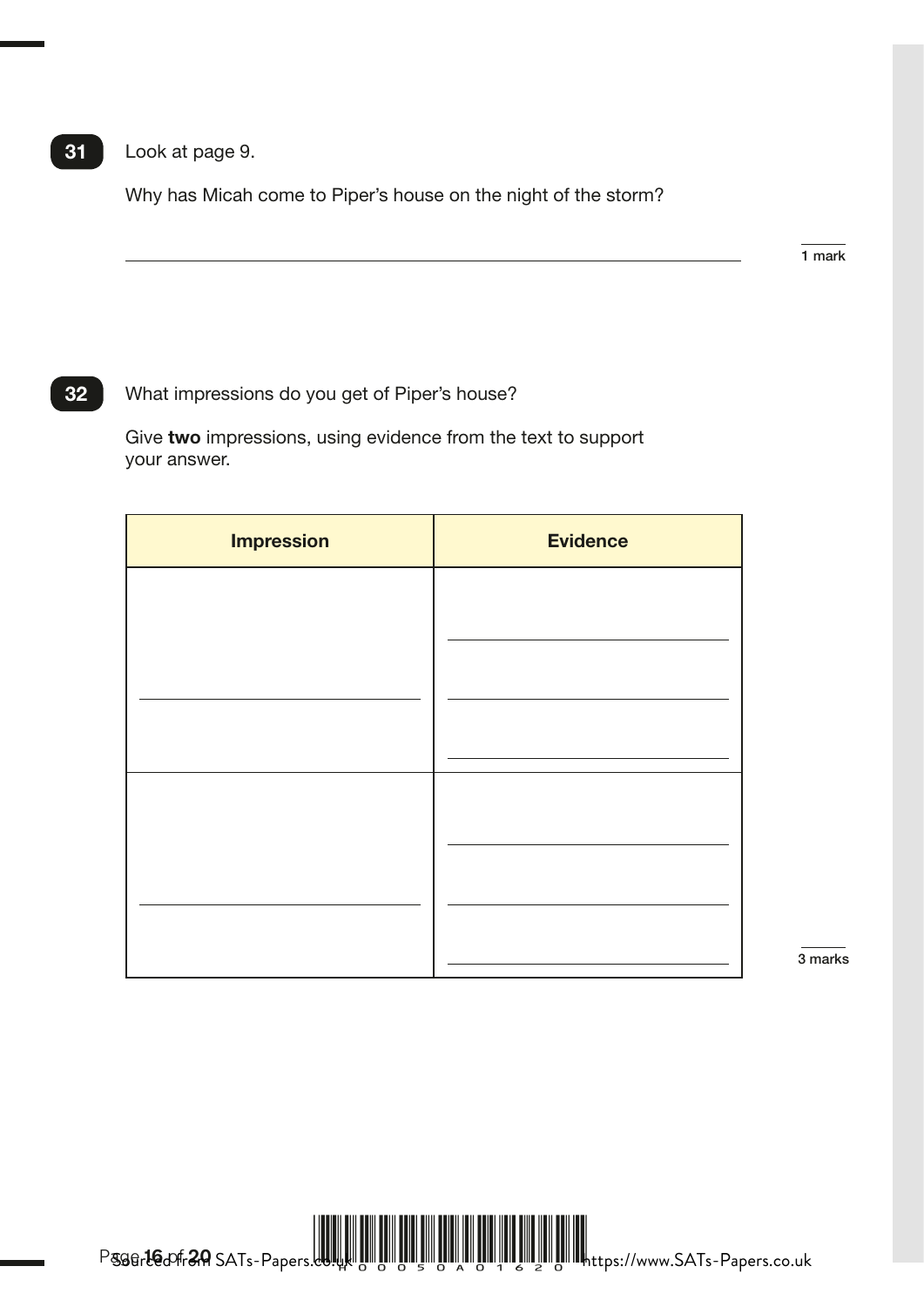**33** Piper has mixed feelings about music boxes.

Complete the table below to show her thoughts.

| <b>What Piper likes</b><br>about the music box  |         |
|-------------------------------------------------|---------|
| <b>What Piper dislikes</b><br>about music boxes | 2 marks |

34 Look at page 9.

*'But she won't sing?'* 

What does Piper mean when she says this?

1 mark



Page **17** of **20**  Sourced from SATs-Papers.co.uk H00050A01720 https://www.SATs-Papers.co.uk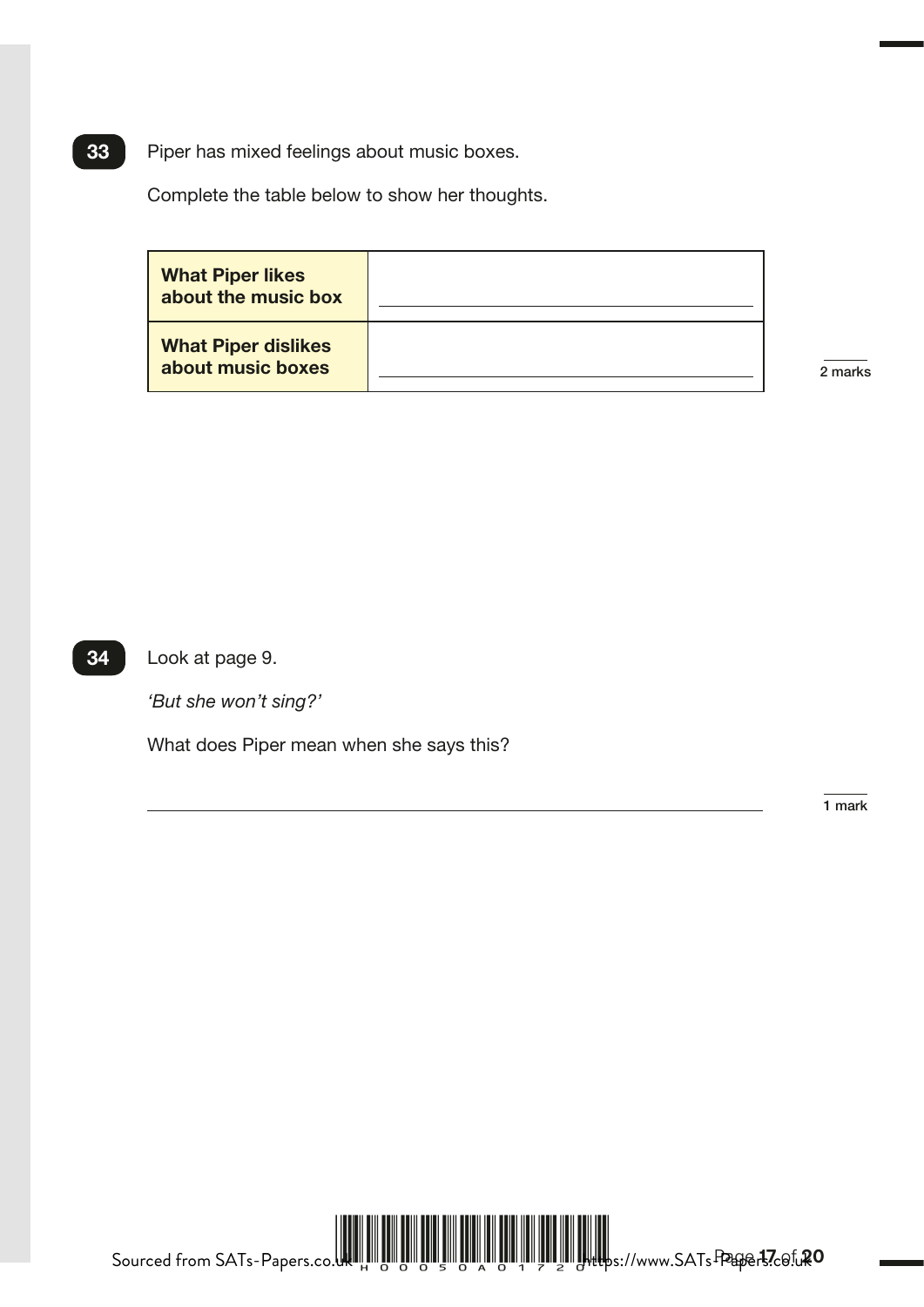### 35 Look at page 9.

Where did Micah find the music box?

1 mark



36 What work has Micah done to the music box before showing it to Piper?

1 mark

37 Piper thinks Micah has *done a decent job*.

She thinks his work has been...



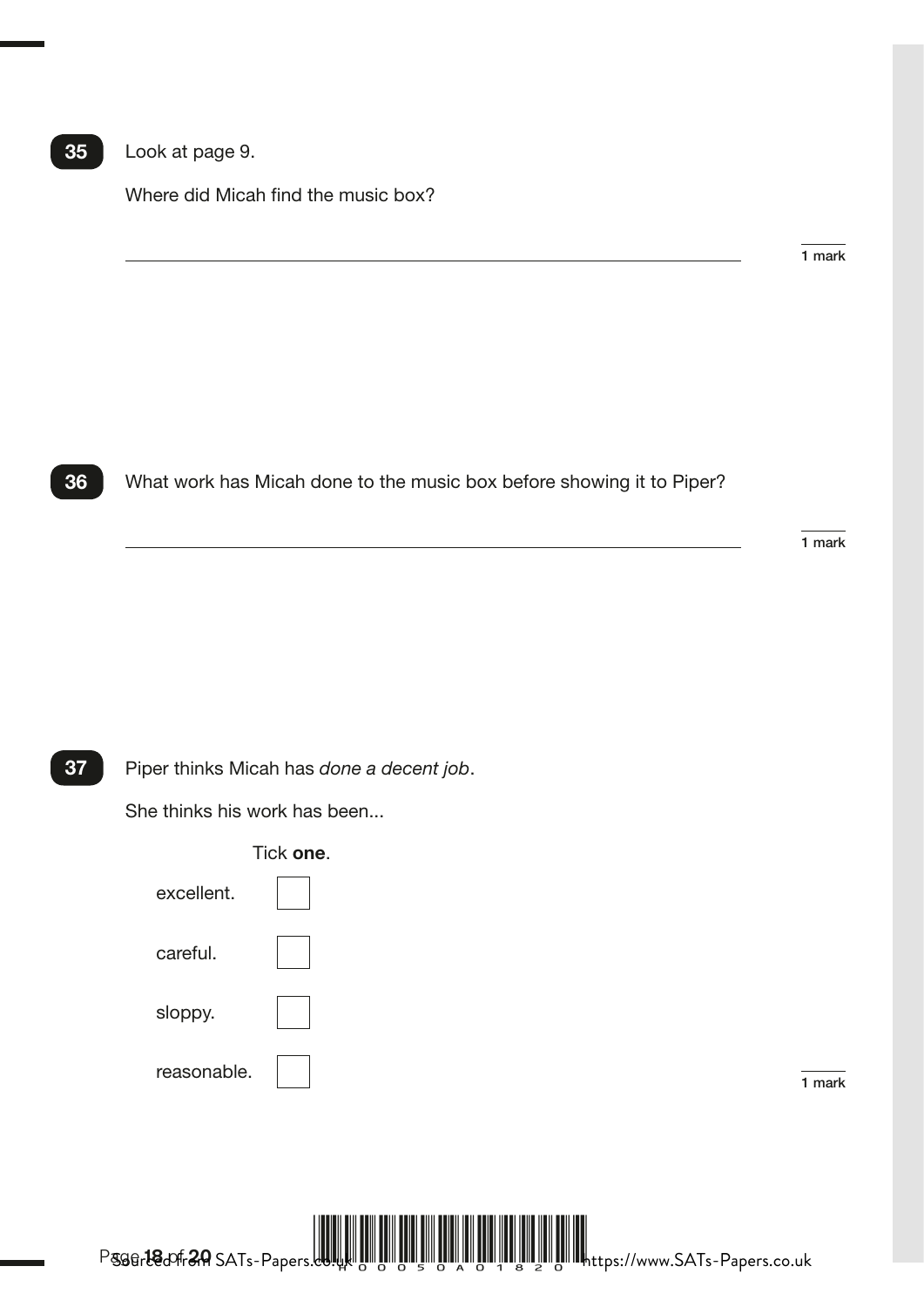38 Look at the last paragraph, beginning: *'Yeah, it'll look smart.'*

Find and copy one word that suggests that the sound coming from Micah's music box is unpleasant.

1 mark

39 What impressions do you get of the relationship between Piper and Micah?

> Give two impressions, supporting your answer with evidence from the text.

| 1. | <u> 1989 - Johann Barn, amerikansk politiker (d. 1989)</u> |         |
|----|------------------------------------------------------------|---------|
|    |                                                            |         |
|    |                                                            |         |
|    |                                                            |         |
|    |                                                            |         |
|    |                                                            |         |
|    |                                                            |         |
| 2. |                                                            |         |
|    |                                                            |         |
|    |                                                            |         |
|    |                                                            |         |
|    |                                                            | 3 marks |
|    |                                                            |         |
|    |                                                            |         |
|    |                                                            |         |